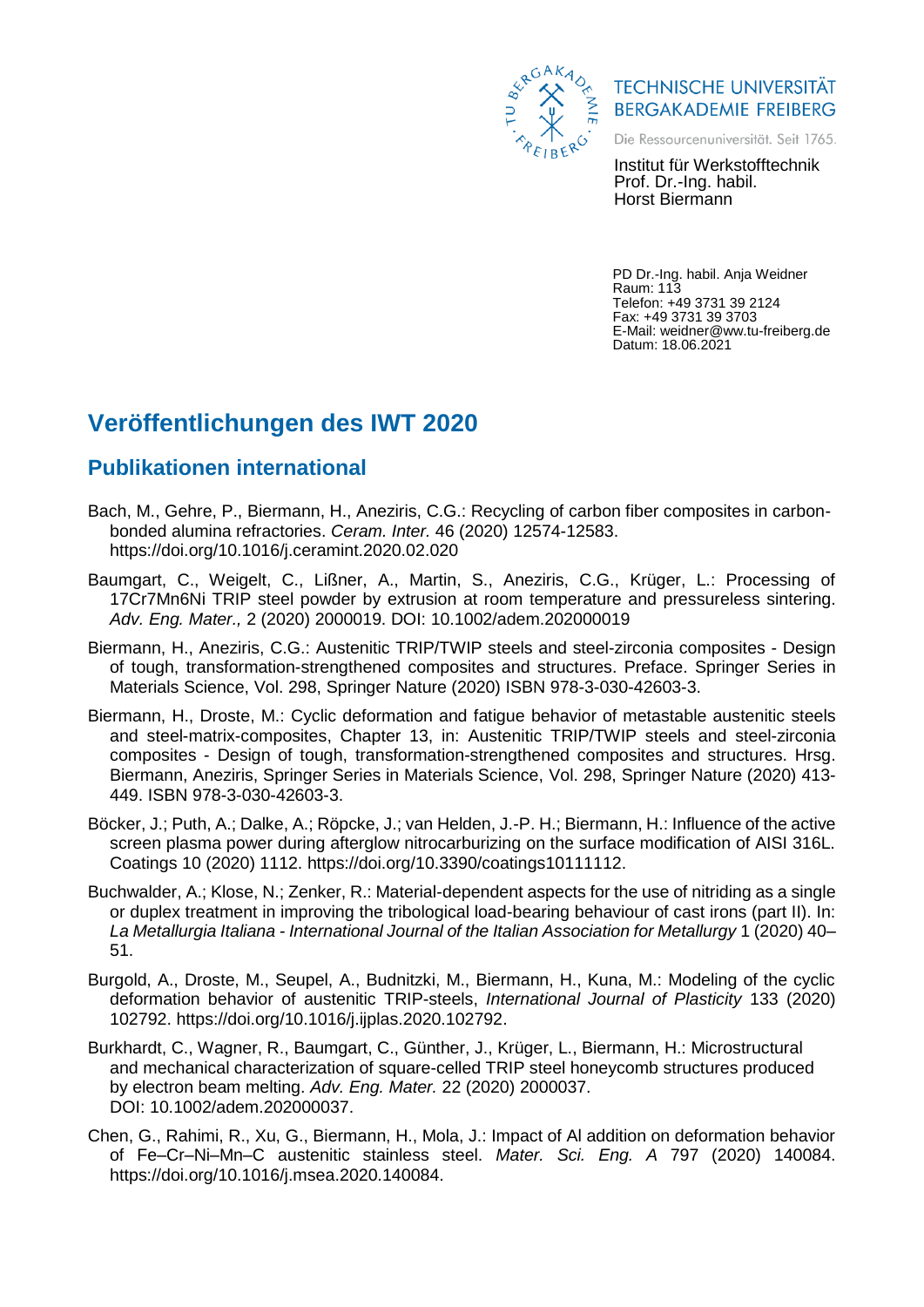- Decker, S., Radajewski, M., Krüger, L.: Synthesis of TRIP matrix composites by field assisted sintering technology—Challenges and results, Chapter 9, in: Austenitic TRIP/TWIP steels and steel-zirconia composites - Design of tough, transformation-strengthened composites and structures. Hrsg. Biermann, Aneziris, Springer Series in Materials Science, Vol. 298, Springer Nature (2020) 257-285. ISBN 978-3-030-42603-3
- Decker, S. Baumgart, C. Krüger, L., Schumacher, A.: Electron beam melting of various structures and their quasi-static compression behavior. *Mater. Sci. Eng.* A 793 (2020) 139849. https://doi.org/10.1016/j.msea.2020.139849
- Düreth, C., Weck, D., Böhm, R., Thieme, M., Gude, M., Henkel, S., Wolf, C.H., Biermann, H.: Determining the damage and failure behaviour of textile reinforced composites under combined in-plane and out-of-plane loading. *Materials* 13 (2020) 4772. doi:10.3390/ma13214772.
- Eckner, R., Baumgart, C., Krüger, L.: Investigations on the influence of strain rate, temperature and reinforcement on strength and deformation behavior of CrMnNi-steels, Chapter 12, in: Austenitic TRIP/TWIP steels and steel-zirconia composites - Design of tough, transformation-strengthened composites and structures. Hrsg. Biermann, Aneziris, Springer Series in Materials Science, Vol. 298, Springer Nature (2020) 379-412. ISBN 978-3-030-42603-3
- Frenck, J.-M., Vollmer, M., Mandel, M., Krüger, L., Niendorf, T., On the influence of microstructure on the corrosion behavior of Fe–Mn–Al–Ni shape memory alloy in 5.0 wt% NaCl solution, *Adv. Eng. Mater*. (2020) 2000865. DOI: 10.1002/adem.202000865.
- Günther, J., Lehnert, R., Wagner, R., Burkhardt, C., Wendler, M., Volkova, O., Biermann, H., Niendorf, T.: Effect of compositional variation induced by EBM processing on deformation behavior and phase stability of austenitic Cr-Mn-Ni TRIP steel. *JOM* 72 (2020) 1052-1064. DOI 10.1007/s11837-020-04018-6.
- Halbauer, L., Buchwalder, A.; Biermann, H.: Electron beam technologies for the joining of high alloy TRIP/TWIP steels and steel-matrix composites, Chapter 10, in: Austenitic TRIP/TWIP steels and steel-zirconia composites - Design of tough, transformation-strengthened composites and structures. Hrsg. Biermann, Aneziris, Springer Series in Materials Science, Vol. 298, Springer Nature (2020) 485-527. ISBN 978-3-030-42603-3
- Henschel, S.; Posselt, F.; Dudczig, S.; Wetzig, T.; Aneziris, C. G.; Krüger, L.: Experimental determination of toughness under mode I/II loading, Proc. Struct. Int., 28 (2020), 1369-1377. https://doi.org/10.1016/j.prostr.2020.10.108.
- Holst, A.; Buchwalder, A.; Zenker, R.: Influence of gas nitriding conditions on layer structure formation on grey- and white-solidified cast irons (part I). In: *La Metallurgia Italiana - International Journal of the Italian Association for Metallurgy* 1 (2020) 28–39.
- Huang, Q., Wendler, M., Mola, J., Weiß, A., Krüger, L.: Design of high alloy austenitic CrMnNi steels exhibiting TRIP/TWIP properties, Chapter 2, in: Austenitic TRIP/TWIP steels and steel-zirconia composites - Design of tough, transformation-strengthened composites and structures. Hrsg. Biermann, Aneziris, Springer Series in Materials Science, Vol. 298, Springer Nature (2020) 41- 75. ISBN 978-3-030-42603-3
- Huang, Q., Shi, R., Muránsky, O., Beladi, H., Kabra, S., Schimpf, C., Volkova, O., Biermann, H., Mola, J.: Neutron diffraction analysis of stress and strain partitioning in a two-phase microstructure with parallel‑aligned phases. *Scientific Reports* 10 (2020) 13536. https://doi.org/10.1038/s41598- 020-70299-1
- Hubek, R., Seleznev, M., Binkowski, I., Peterlechner, M., Divinski, S.V., Wilde, G.: Intrinsic heterogeneity of shear banding: Hints from diffusion and relaxation measurements of Co microalloyed PdNiP based glass. *J. Appl. Phys*. 127 (2020) 115109. [https://doi.org/10.1063/1.5142162.](https://doi.org/10.1063/1.5142162)
- Jafarpour, S.M., Puth, A., Dalke, A., Böcker, J., Pipa, A.V., Röpcke, J., van Helden, J.-P.H., Biermann, H.: Solid carbon active screen plasma nitrocarburizing of AISI 316L stainless steel in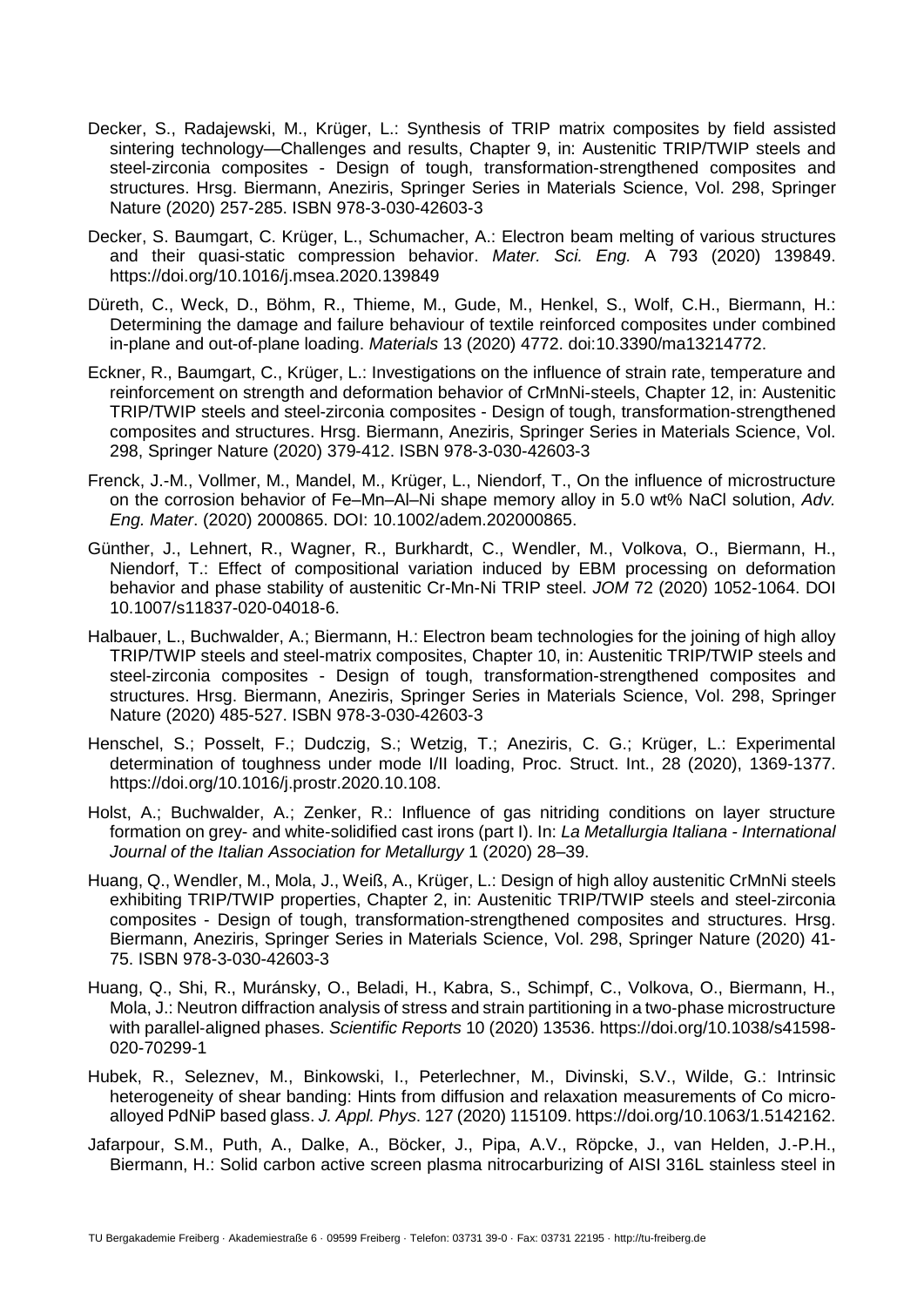cold wall reactor: influence of plasma conditions. *Jour. Mater. Res. Technol.* 9 (2020) 9195–9205. https://doi.org/10.1016/j.jmrt.2020.06.041.

- Jafarpour, S.M., Dalke, A., Biermann, H.: Plasma nitrocarburizing of AISI 316L austenitic stainless steel: A first step for treatments of components with complex geometries. *J. Heat. Treatm. Mat.* 75 (2020) 309-326. DOI:10.3139/105.110421.
- Kirste, T., Morgenstern, R., Schmiedel, A., Weidner, A., Biermann, H.: Influence of the local forming degree on the temperature dependent fatigue behavior of a ferritic-pearlitic steel. *Fatig. Frac. Eng. Mater. Struc.* 43 (2020) 2786-2799. DOI: 10.1111/ffe.13288.
- Krause, D., Krüger, L.: Determination of subsequent yield loci by combined tension-torsion-loading and influence of state of stress on the TRIP effect of hot pressed metastable austenitic steel grade CrMnNi16-7-3. *Mater. Sci. Eng.* A 769 (2020) 138493. doi.org/10.1016/j.msea.2019.138493.
- Lehnert, R., Wagner, R., Burkhardt, C., Claußnitzer, P., Weidner, A., Wendler, M., Volkova, O., Biermann, H.: Microstructural and mechanical characterization of high-alloy quenching and partitioning TRIP steel manufactured by electron beam melting. *Mater. Sci. Eng. A* 794 (2020) 139684. https://doi.org/10.1016/j.msea.2020.139684.
- Mandel, M., Kietov, V., Wendler, M., Krüger, L.: The influence of H<sub>2</sub>SO<sub>4</sub>-NaCl electrolyte composition to the electrochemical noise behaviour of a high-alloy cast steel. *Defect and Diffusion Forum* 400 (2020) 75-81.
- Mandel, M., Kietov, V., Krüger, L.: The corrosion behavior of high-alloy CrMnNi steels—A research work on electrochemical degradation in salt and acid-containing environments. Chapter 17, in: Austenitic TRIP/TWIP steels and steel-zirconia composites - Design of tough, transformationstrengthened composites and structures. Hrsg. Biermann, Aneziris, Springer Series in Materials Science, Vol. 298, Springer Nature (2020) 557-584. ISBN 978-3-030-42603-3
- Puth, A., Kusýn, L., Pipa, A.V., Burlacov, I., Dalke, A., Hamann, S., van Helden, J.H., Biermann, H., Röpcke, J.: Spectroscopic study of plasma nitrocarburizing processes with an industrial-scale carbon active screen. *Plasma Sources Sci. Technol*. 29 (2020) 035001. https://doi.org/10.1088/1361-6595/ab6e58
- Ranglack-Klemm, Y., Storti, E., Aneziris, C.G., Biermann, H.: Influence of carbon nanotubes-based coatings on the high-temperature compression strength of Al<sub>2</sub>O<sub>3</sub>-C foam filter structures. Adv. *Eng. Mater.* 22 (2020) 1900423. DOI: 10.1002/adem.201900423
- Schmiedel, A., Kirste, Th., Henkel, S., Morgenstern, R., Weidner, A., Biermann, H.: Ultrasonic fatigue testing of cast steel G42CrMo4 at elevated temperatures, *Fatig. Fract. Eng. Mater. Struct.* 43 (2020) 2455-2475. DOI: 10.1002/adem.201900423.
- Seleznev, M., Henschel, S., Storti, E., Aneziris, C.G., Krüger, L., Weidner, A., Biermann, H.: Effect of filter functional coating on detrimental nonmetallic inclusions in 42CrMo4 steel and its resulting mechanical properties. *Adv. Eng. Mater.* 22 (2020) 1900540. DOI: 10.1002/adem.201900540.
- Seleznev, M., Vinogradov, A.: Shear bands topology in the deformed bulk metallic glasses. *Metals* 10 (2020) 374; doi:10.3390/met10030374. doi:10.3390/met10030374.
- Seleznev, M., Weidner, A., Biermann, H.: On the formation of ridges and burnished debris along internal fatigue crack propagation in 42CrMo4 steel. *Fatig. Fract. Eng. Mater. Struct.* 43 (2020) 1567-1582. DOI: 10.1111/ffe.13252
- Weidner, A.: Deformation processes in TRIP/TWIP steels: In situ characterization techniques. Springer Series in Materials Science, Vol. 295, Springer (2020) ISBN 978-3-030-37148-7
- Weidner, A., Lehnert, R., Biermann, H.; Scanning electron microscopy and complementary in situ characterization techniques for characterization of deformation and damage processes, Chapter 15, in: Austenitic TRIP/TWIP steels and steel-zirconia composites - Design of tough, transformation-strengthened composites and structures. Hrsg. Biermann, Aneziris, Springer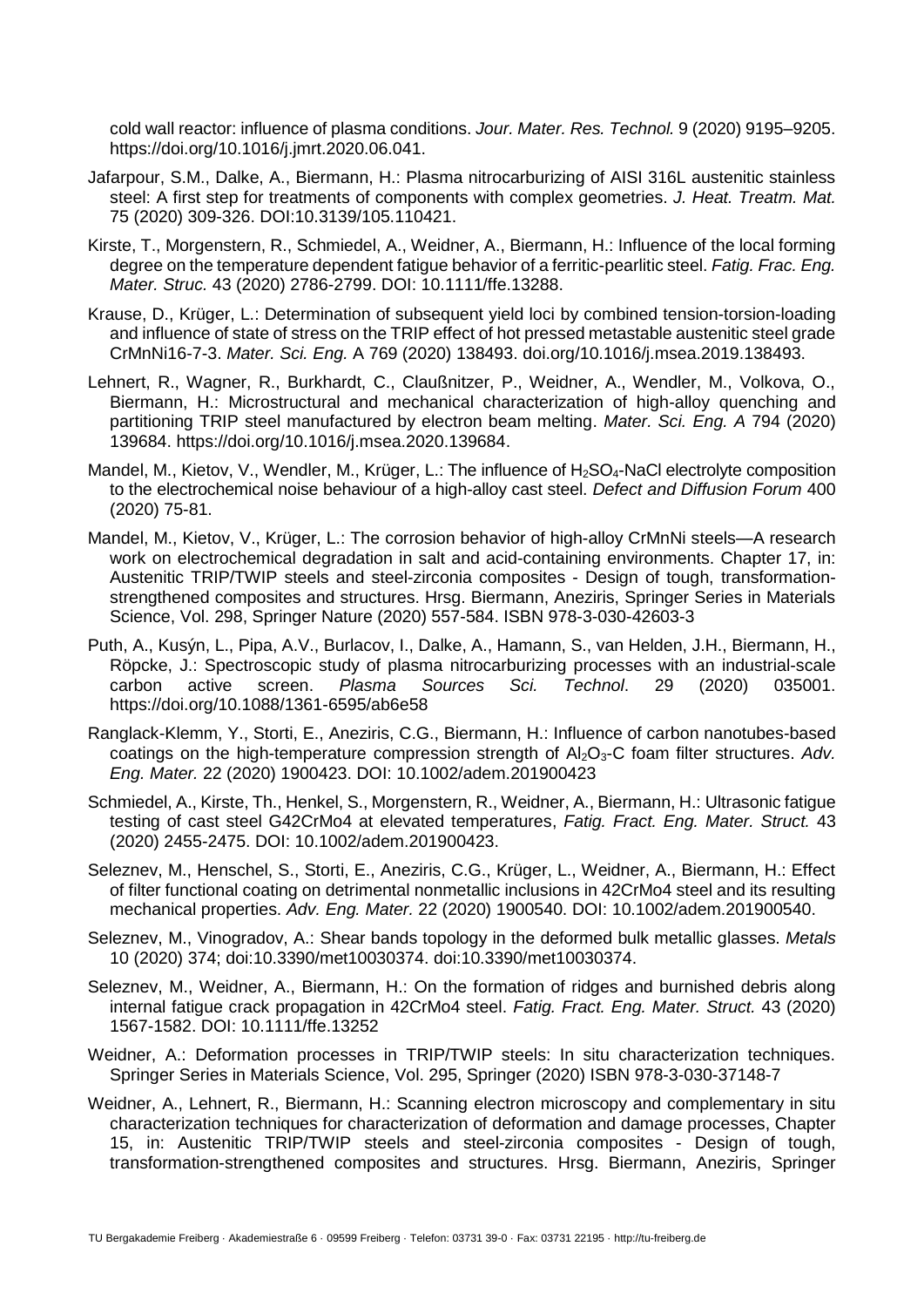Series in Materials Science, Vol. 298, Springer Nature (2020) 485-527. ISBN 978-3-030-42603- 3

- Weigelt, C.; Brachhold, N.; Eckner, R.; Krüger, L.; Hauser, M.; Sauke, S.-O.; Semrau, H.; Aneziris, C. G.: Metal‑matrix materials for high‑temperature applications with liquid aluminum, *Adv. Eng. Mater.* 22 (2020) 2 1901321. DOI: 10.1002/adem.201901321.
- Weigelt, C., Kerber, F., Baumgart, C., Krüger, L., Aneziris, C.G.: Investigations on oxide particles formed during sintering of CrMnNi-Transformation-Induced Plasticity (TRIP) steel powder metallurgically materials using automatic feature analysis. Adv. Eng. Mater. (2020) 2001215. DOI: 10.1002/adem.202001215.
- Wolf, C.H., Burgold, A., Henkel, S., Kuna, M., Biermann, H.: Crack growth behaviour in biaxial stress fields: Calculation of K-factors for cruciform specimens, *Theor. Appl. Fract. Mech.* 107 (2020) 102521. https://doi.org/10.1016/j.tafmec.2020.102521.
- Wolf, C.H., Henkel, S., Biermann, H.: Behaviour of metastable and stable austenitic stainless steels under planar-biaxial load, Chapter 14, in: Austenitic TRIP/TWIP steels and steel-zirconia composites - Design of tough, transformation-strengthened composites and structures. Hrsg. Biermann, Aneziris, Springer Series in Materials Science, Vol. 298, Springer Nature (2020) 451- 483. ISBN 978-3-030-42603-3.

## **Tagungen international**

Jafarpour, S.M., Puth, A.; Böcker, J.; Pipa, A.V.; Röpcke, J.; van Helden, J.H.; Biermann, H.: Comparative studies of steel and carbon active screen materials for plasma nitrocarburizing of 316L austenitic stainless steel in an industrial-scale cold wall reactor. In: Proceedings of the ECHT 2020 European Conference on Heat Treatment – Carburizing, Carbo-Nitriding and C-based Surface Engineering, 30.11.-02.12.2020, full online conference

## **Tagungen national**

- Böcker, M., Babu, H.R., Henkel, S., Radatz, M., Gampe, U., Biermann, H.; Lebensdauermethoden, multiaxial und anisothermal. Lifing Methods, Multiaxial and Anisothermal (LEBEMAN), Forschungsvereinigung Verbrennungskraftmaschinen, Ed., FVV-Informationstagung Turbomaschinen Frühjahr 2020, Heft R594 (2020) 71-104.
- Henschel, S.; Krüger, L. (2020): Modellierung der physikalischen Rissinitiierung in Abhängigkeit von Temperatur und Beanspruchungsrate. In: M. Vormwald (Ed.): 52. Tagung des DVM-Arbeitskreises Bruchmechanik und Bauteilsicherheit. Bruchmechanische Werkstoff- und Bauteilbewertung: Beanspruchungsanalyse, Prüfmethoden und Anwendungen. Hamburg, Februar 18–19. Berlin: Deutscher Verband für Materialforschung und -prüfung e.V. (DVM-Bericht, 252), 127–136.
- Kietov, V.; Henschel, S.; Krüger, L. (2020): Bestimmung der Bruchzähigkeit eines hochfesten Stahls unter Anwendung der Schallemissionstechnik. In: M. Vormwald (Ed.): 52. Tagung des DVM-Arbeitskreises Bruchmechanik und Bauteilsicherheit. Bruchmechanische Werkstoff- und Bauteilbewertung: Beanspruchungsanalyse, Prüfmethoden und Anwendungen. Hamburg, Februar 18–19. Berlin: Deutscher Verband für Materialforschung und -prüfung e.V. (DVM-Bericht, 252), 117–126.